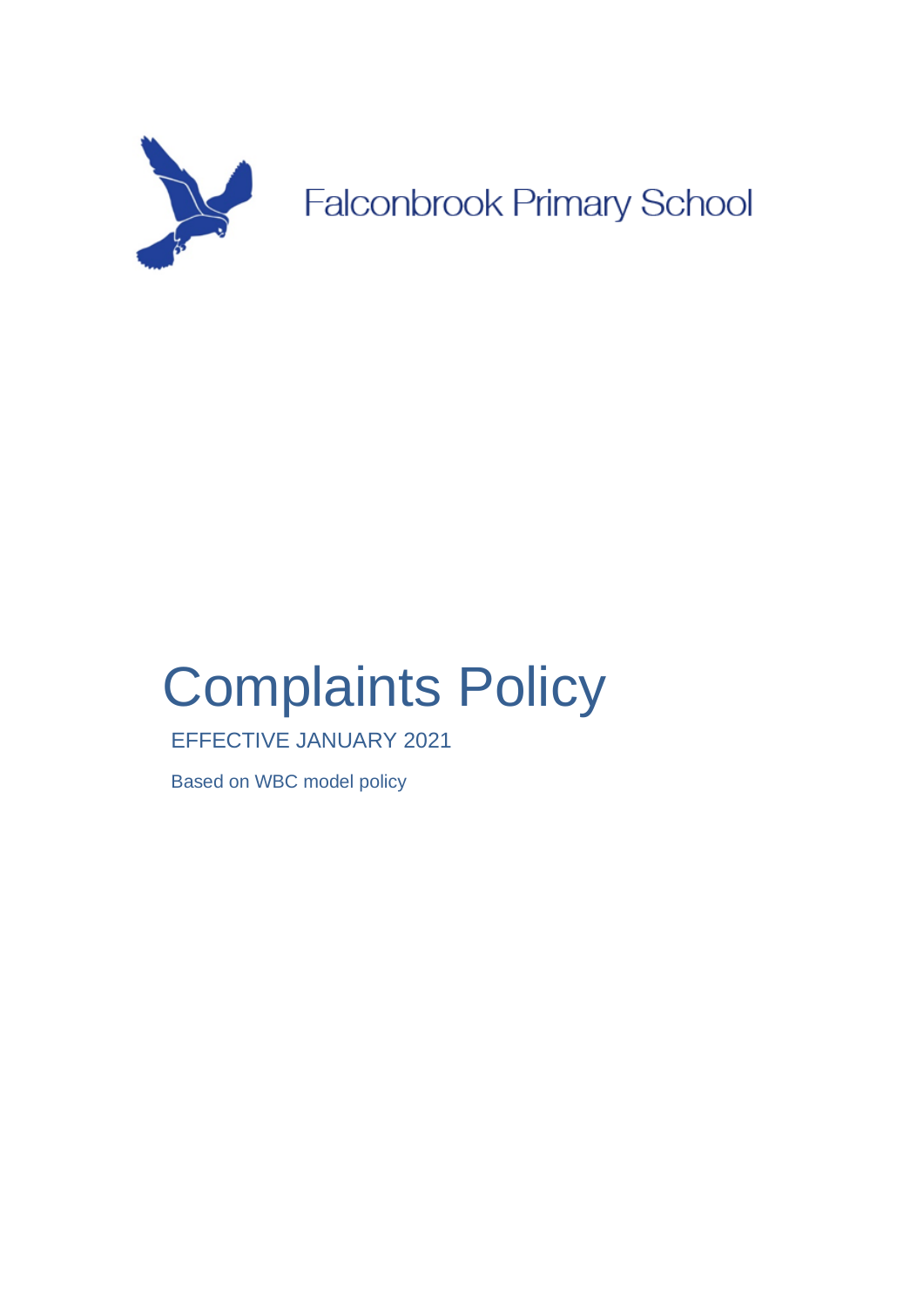#### **Falconbrook Primary School Complaints Policy**

If you have any concerns or complaints about our school please share these as soon as you are able.

We will always aim to alleviate any concerns, or if necessary moderate practices, to ensure that all members of our school community feel confident in our school and the adults who work here.

#### **Complaints Procedure:**

#### **Stage 1: Informal.**

Many complaints are best dealt with informally. If you have concerns about the school or the education provided, please arrange to discuss this with your child's class teacher at the earliest opportunity.

If, following this discussion, you feel that your concern has not been addressed, or that the concern is of a sufficiently serious nature, please make an appointment to discuss it with a member of the senior leadership team who works in your child's phase.

Should the matter remain unresolved, or be of a very serious nature, an appointment will be made with either the Deputy or the Head Teacher*.*

The Head Teacher considers any such complaint seriously, and most complaints can be resolved at this stage.

#### **Stage 2: Formal**

If the matter cannot be resolved, or your compliant is about the Headteacher then you should write to the Chair of Governors (Charles Samuda) to make a formal complaint.

Please state the nature of your complaint, the steps taken so far to resolve it and the action you would like to see taken to remedy your compliant.

The Chair of Governors (Charles Samuda) will then investigate your complaint, how it has been handled by the school and ensure that the issues raised have been dealt with properly and fairly.

The Chair of Governors (Charles Samuda) will normally write to you with the outcomes of this process within 15 days of receiving the complaint.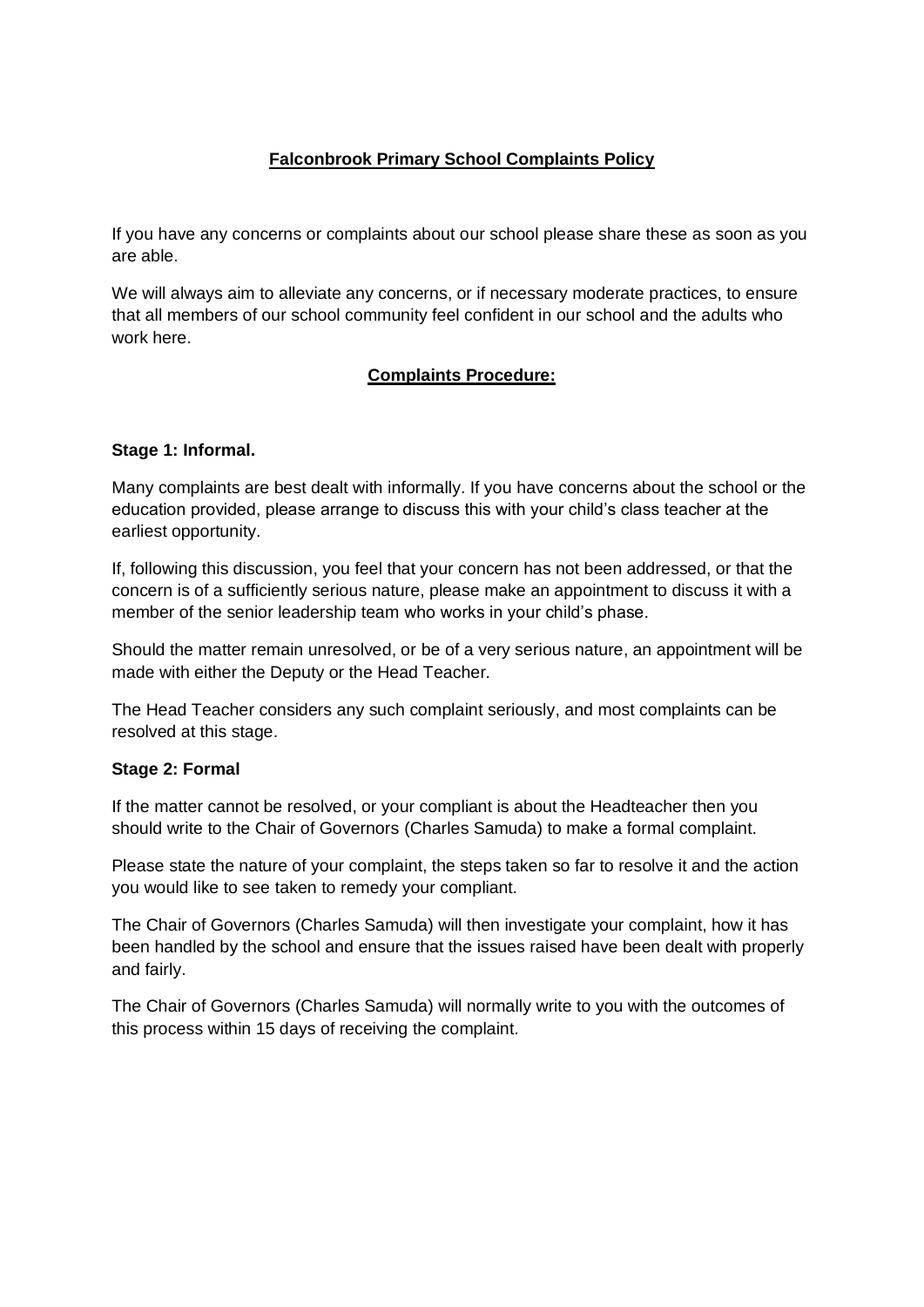#### **Stage 3: Formal.**

If you are not satisfied with the result, you may ask to refer your compliant to Stage 3 of this procedure.

At this stage a panel of three governors will meet to consider the complaint and make a final decision on behalf of the governing body. The panel will consist of governors who have no detailed prior knowledge of the complaint, or connection with the complainant. The meeting will normally take place within 15 days of your request.

You will have the opportunity to submit written evidence about the complaint prior to the panel and also attend part of the meeting, accompanied by a friend/ partner if wished, to put forward your case.

The Headteacher will be given the same opportunities.

The panel will write to you with its conclusion within five working days of the meeting.

The decision of the panel is final.

If you are still not satisfied, you may wish to put your complaint to the Secretary of State for Education.

This document was approved by the Full Governing Board on 10th February 2022.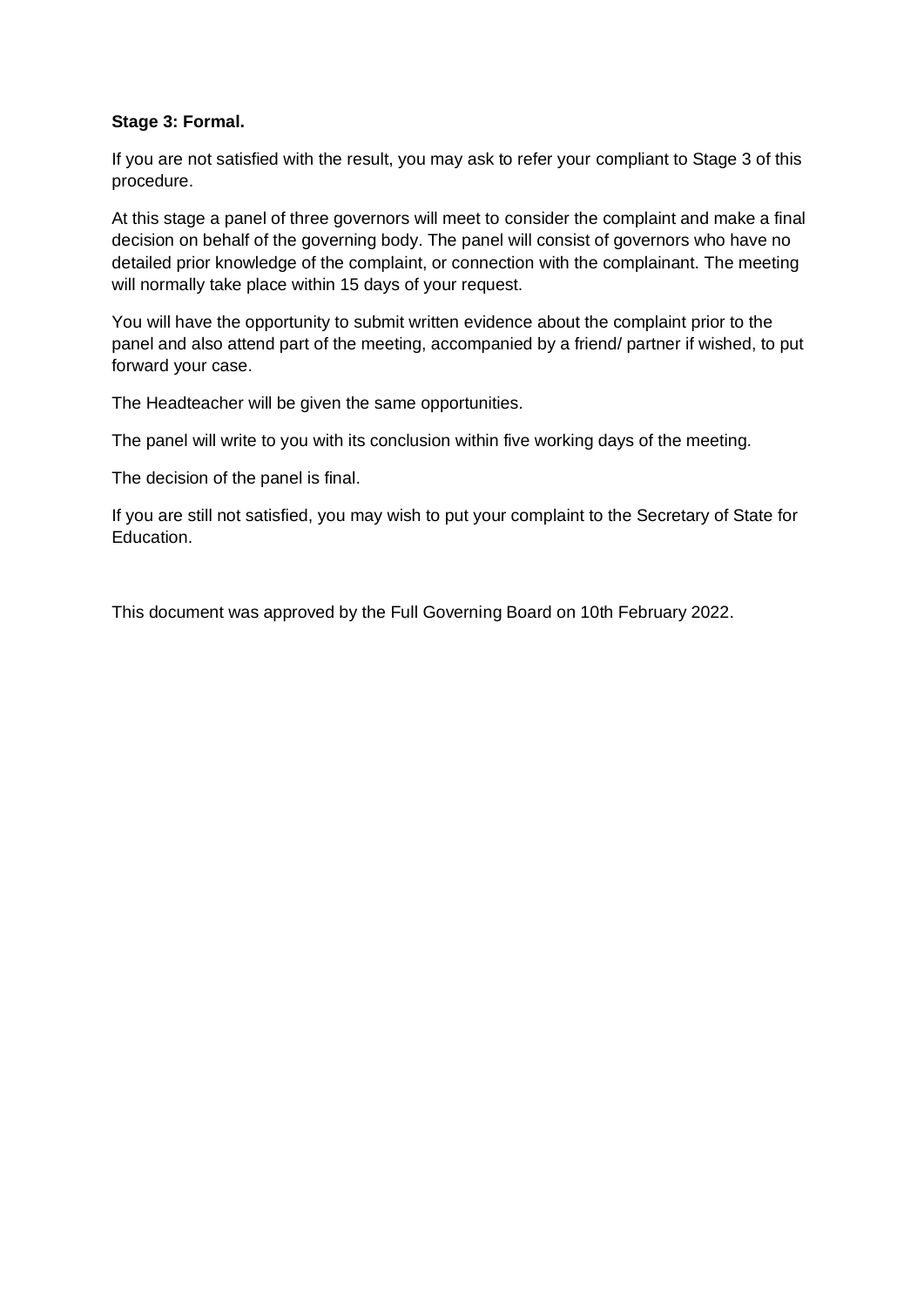

### **Falconbrook Primary School Complaints Form**

Please complete and return to the school office addressed to Charles Samuda, Chair of Governors.

| Your name:                                                                                                                          |
|-------------------------------------------------------------------------------------------------------------------------------------|
| Pupil's name (if relevant):                                                                                                         |
| <b>Address:</b>                                                                                                                     |
|                                                                                                                                     |
|                                                                                                                                     |
| Postcode:                                                                                                                           |
| Day time telephone number:                                                                                                          |
| <b>Evening telephone number:</b>                                                                                                    |
| Please give details of your complaint:                                                                                              |
|                                                                                                                                     |
|                                                                                                                                     |
|                                                                                                                                     |
|                                                                                                                                     |
|                                                                                                                                     |
|                                                                                                                                     |
|                                                                                                                                     |
|                                                                                                                                     |
| What action, if any, have you already taken to try and resolve your complaint.<br>(Who did you speak to and what was the response): |
|                                                                                                                                     |
|                                                                                                                                     |
|                                                                                                                                     |
|                                                                                                                                     |
|                                                                                                                                     |
|                                                                                                                                     |
|                                                                                                                                     |
| What actions do you feel might resolve the problem at this stage?                                                                   |
|                                                                                                                                     |